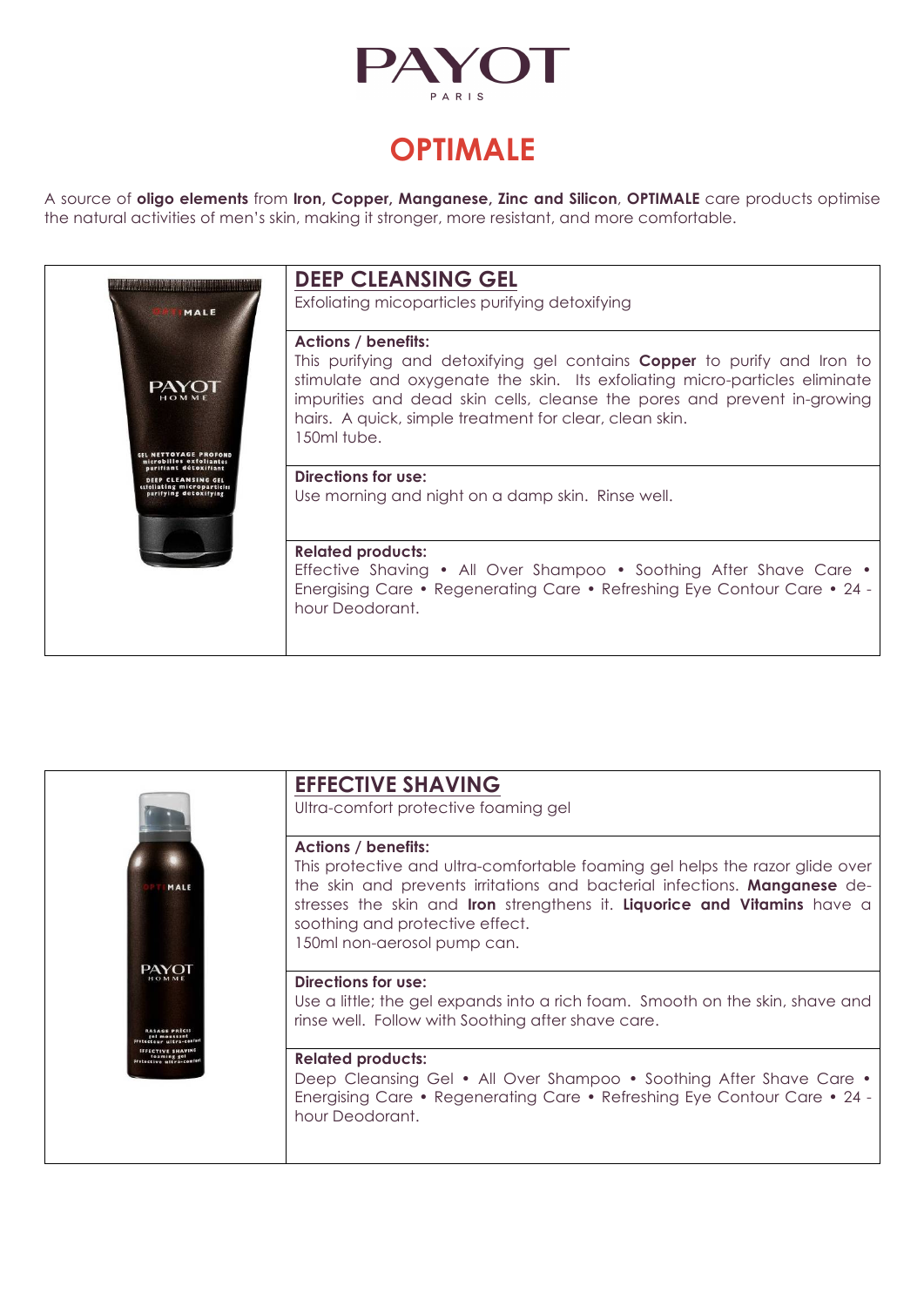





## **ENERGISING CARE**

Refreshing hydrating moisturising gel

#### **Actions / benefits:**

This moisturising, energising and refreshing gel provides the skin with the energy it needs to stay in shape. **Zinc** helps to regenerate and tone, while **Iron** strengthens, stimulates and encourages skin oxygenation. **Caffeine and Cacao boots** its energy levels. 50ml tube.

#### **Directions for use:**

Smooth a small amount over the face and neck twice a day.

#### **Related products:**

Deep Cleansing Gel • All Over Shampoo • Effective Shaving • Soothing After Shave Care • Regenerating Care • Refreshing Eye Contour Care • 24 hour Deodorant.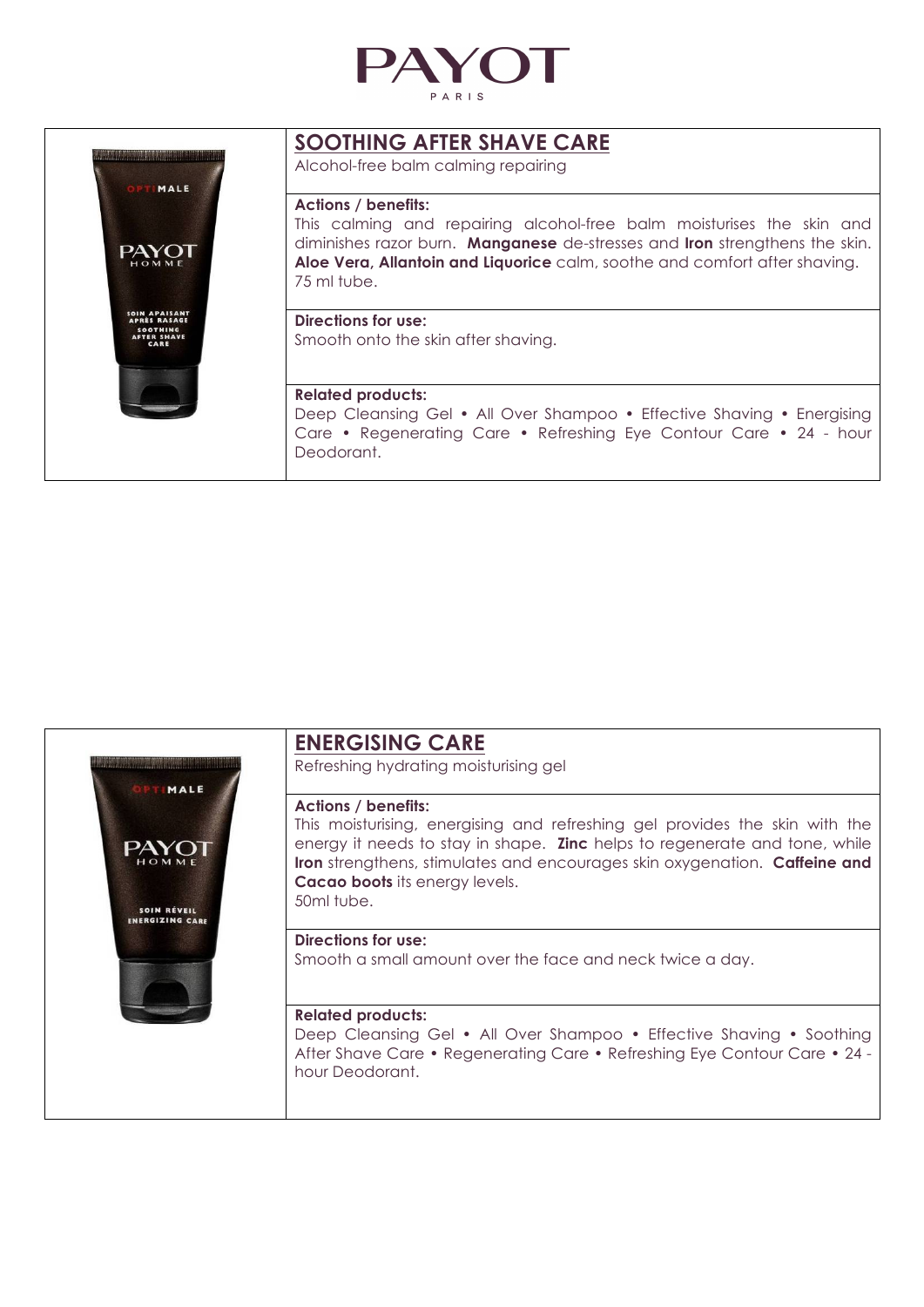



## **REGENERATING CARE**

Anti-ageing moisturising emulsion

#### **Actions / benefits:**

This smoothing, firming and moisturising emulsion provides your skin with the elements to help slow down ageing and reduce the appearance of wrinkles. **Silicon** regenerates and restructures the skin, while **Iron** strengthens, stimulates and encourages skin oxygenation. **Ceramides and Essential Fatty Acids** restructure the epidermis, **Wheat Proteins** smooth the features and **Vitamins E, B3 and B5** protect the skin from free radical damage. 50ml tube.

### **Directions for use:**

Smooth a small amount over the face and neck twice a day.

#### **Related products:**

Deep Cleansing Gel • All Over Shampoo • Effective Shaving • Soothing After Shave Care • Energising Care • Refreshing Eye Contour Care • 24 hour Deodorant.